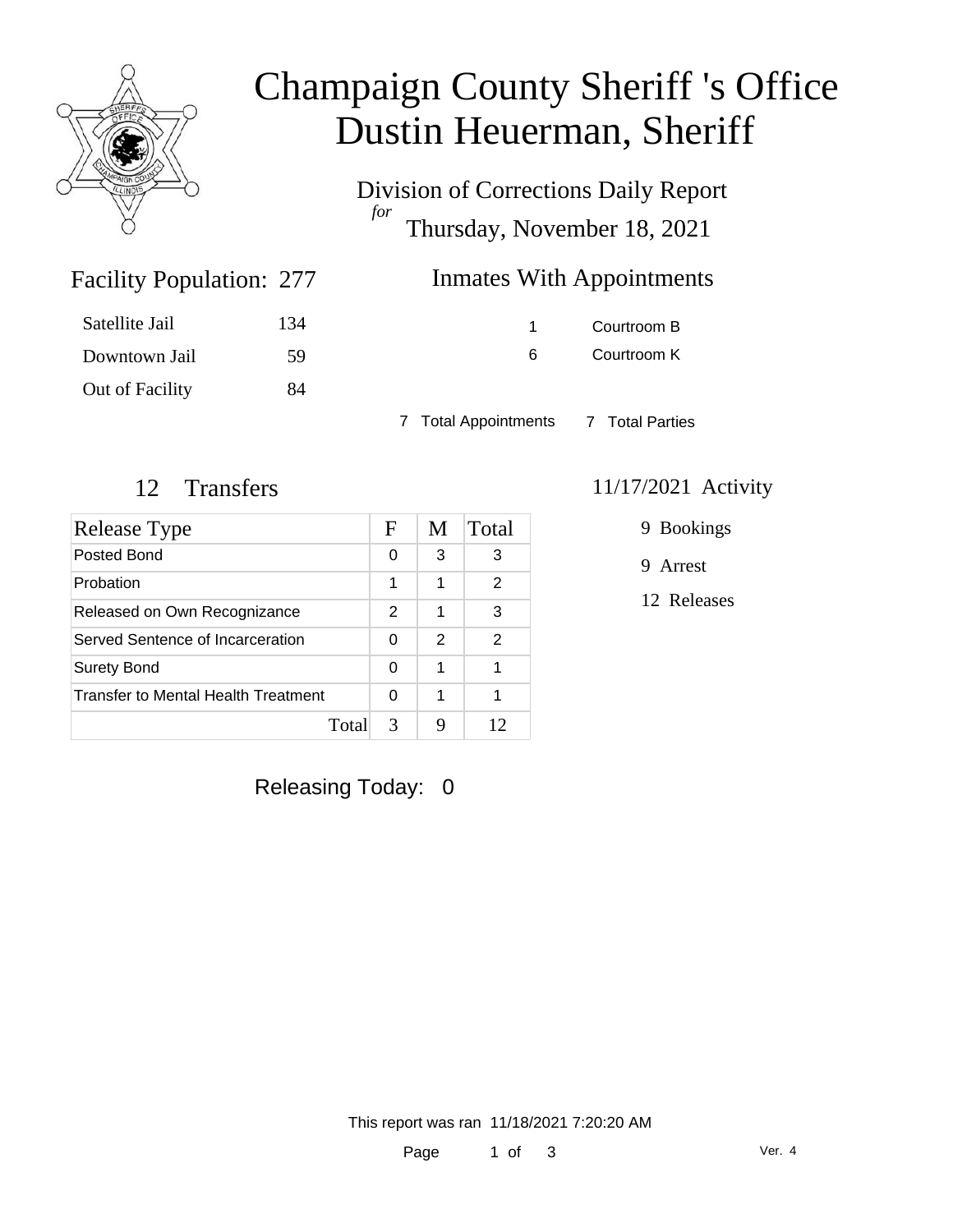

# Champaign County Sheriff 's Office Dustin Heuerman, Sheriff

Division of Corrections Daily Report *for* Thursday, November 18, 2021

#### Custody Status Count

- Electronic Home Dentention 17
	- Felony Arraignment 9
		- Felony Other 8
	- Felony Pre-Sentence 7
		- Felony Pre-Trial 193
	- Felony Pre-Trial DUI 3
	- Felony Sentenced CCSO 3
	- Felony Sentenced IDOC 18
		- Hold Other 1
		- Hold Sentenced IDOC 1
	- Misdemeanor Arraignment 2
		- Misdemeanor Other 1
		- Misdemeanor Pre-Trial 3
			- Petition to Revoke 3
			- Remanded to DHS 7
				- Traffic Pre-Trial 1
					- Total 277